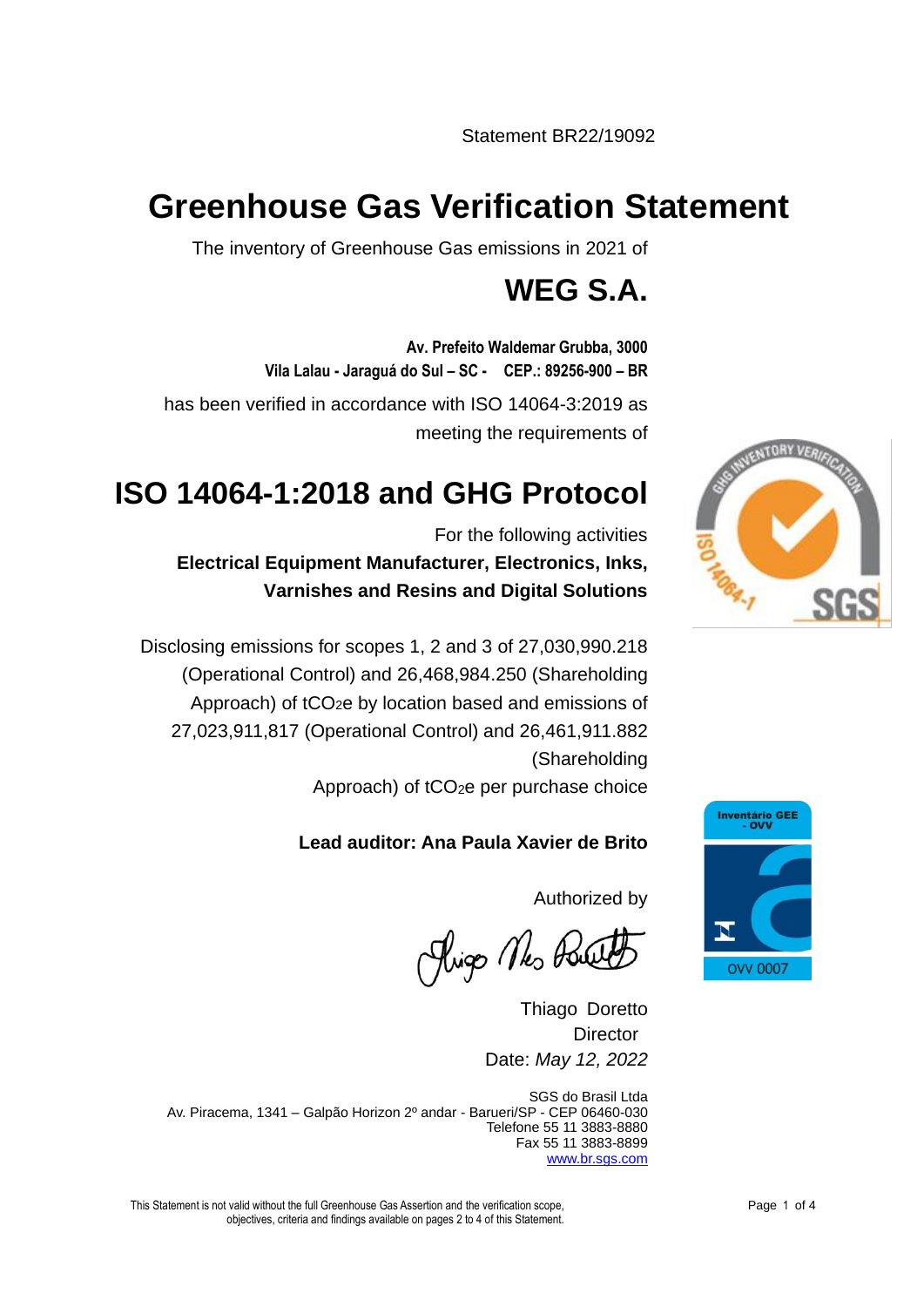SGS has been contracted by WEG S.A. (hereinafter referred to as "CLIENT"), Av. Prefeito Waldemar Grubba, 3000 - Vila Lalau - Jaraguá do Sul – SC - CEP.: 89256-900 – BR, for the verification of direct and indirect Greenhouse Gas in accordance with

# **ISO 14064-3:2019**

As provided in the Greenhouse Gas (GHG) Assertion in the form of report covering GHG emissions of the period 2021.

#### **Roles and responsibilities**

The client is responsible for the organization's GHG information system*,* the development and maintenance of records and reporting procedures in accordance with that system, including the calculation and determination of GHG emissions information and the reported GHG emissions.

It is SGS's responsibility to express an independent GHG verification opinion on the GHG emissions as provided in the GHG Assertion.

SGS conducted a third-party verification of the provided GHG assertion against the principles of ISO 14064-1:2018 and ISO 14064-3:2019 and GHG Protocol in the period 2021. The verification was based on the verification scope, objectives and criteria as agreed between CLIENT and SGS on 18 a 22/04/2022.

# **Level of Assurance**

The level of assurance agreed is that of limited assurance.

#### **Scope**

The client has commissioned an independent verification by SGS do Brasil Ltda of reported GHG emissions to establish conformance with ISO 14064-1:2018 principles within the scope of the verification as outlined below.

The data and information supporting the GHG assertion were calculated based on monitored and historical data.

This engagement covers verification of emission from anthropogenic sources of greenhouse gases included within the organization's boundary and based on ISO 14064-3:2019.

**• The organizational boundary was established following Operational Control and Shareholding** approach.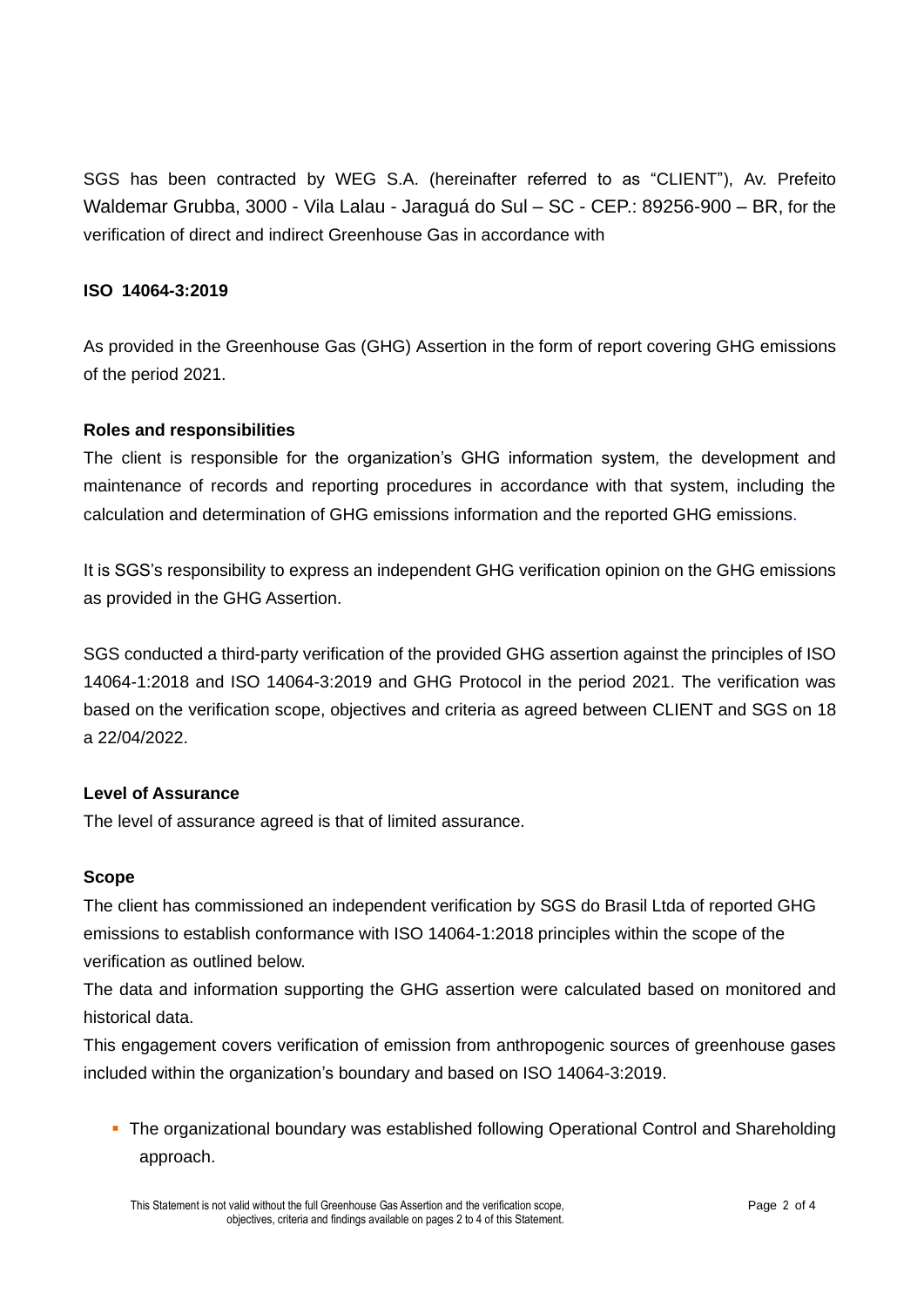- **Title or description activities: Electrical Equipment Manufacturer, Electronics, Inks, Varnishes** and Resins and Digital Solutions.
- Location/boundary of the activities: Av. Prefeito Waldemar Grubba, 3000 Vila Lalau Jaraguá do Sul – SC - BR
	- oWEG EQUIPAMENTOS ELETRICOS S/A Corporativo BANWEG
	- oWEG EQUIPAMENTOS ELETRICOS S/A Unidade Itajaí
	- oWEG EQUIPAMENTOS ELETRICOS S/A Motores Fábrica PF I
	- oWEG EQUIPAMENTOS ELETRICOS S/A Motores Fábrica PF II
	- oWEG EQUIPAMENTOS ELETRICOS S/A Motores Fundição PF III Guaramirim
	- oWEG EQUIPAMENTOS ELETRICOS S/A Automação Itajaí (Solar)
	- oWEG EQUIPAMENTOS ELETRICOS S/A Automação Betim
	- oWEG EQUIPAMENTOS ELETRICOS S/A Automação Parauapebas
	- oWEG EQUIPAMENTOS ELETRICOS S/A Energia Fábrica
	- oWEG EQUIPAMENTOS ELETRICOS S/A TRANSMISSAO E DISTRIBUICAO FABRICA
	- oWEG EQUIPAMENTOS ELETRICOS S/A Transformadores Betim
	- oWEG EQUIPAMENTOS ELETRICOS S/A Trafo Gravataí
	- oWEG EQUIPAMENTOS ELETRICOS S/A TRANSMISSAO E DISTRIBUICAO CALDEIRARIA
	- oWEG EQUIPAMENTOS ELETRICOS S/A Eólico Aracati (Obra)
	- oWEG EQUIPAMENTOS ELETRICOS S/A Energia Sertãozinho Depósito
	- oWEG EQUIPAMENTOS ELETRICOS S/A Energia Sertãozinho
	- oWEG LINHARES EQUIPAMENTOS ELÉTRICOS S.A. (WLI)
	- oWEG-CESTARI INDÚSTRIA DE REDUTORES E MOTORREDUTORES S/A (WCES)
	- oWEG DRIVES & CONTROLS AUTOMACAO LTDA RIBEIRAO PRETO
	- oPAUMAR S.A INDUSTRIA E COMERCIO Mauá
	- oPAUMAR S.A INDUSTRIA E COMERCIO Guaramirim
	- oPAUMAR S.A INDUSTRIA E COMERCIO Cabo de Santo Agostinho
	- oHIDRAULICA INDUSTRIAL INDUSTRIA E COMERCIO LTDA
	- oWEG AMAZÔNIA S.A. (WAM)
	- oRF REFLORESTADORA LTDA (RF)
	- oRF REFLORESTADORA LTDA Rainha I
	- oRF REFLORESTADORA LTDA Bruacas
	- oRF REFLORESTADORA LTDA Poço Grande
	- **ORF REFLORESTADORA LTDA Barra Sul**
	- oRF REFLORESTADORA LTDA Sertãozinho
	- oRF REFLORESTADORA LTDA Garuva
	- oRF REFLORESTADORA LTDA Itapoá
	- oRF REFLORESTADORA LTDA Piçarras
	- oRF REFLORESTADORA LTDA Administrativo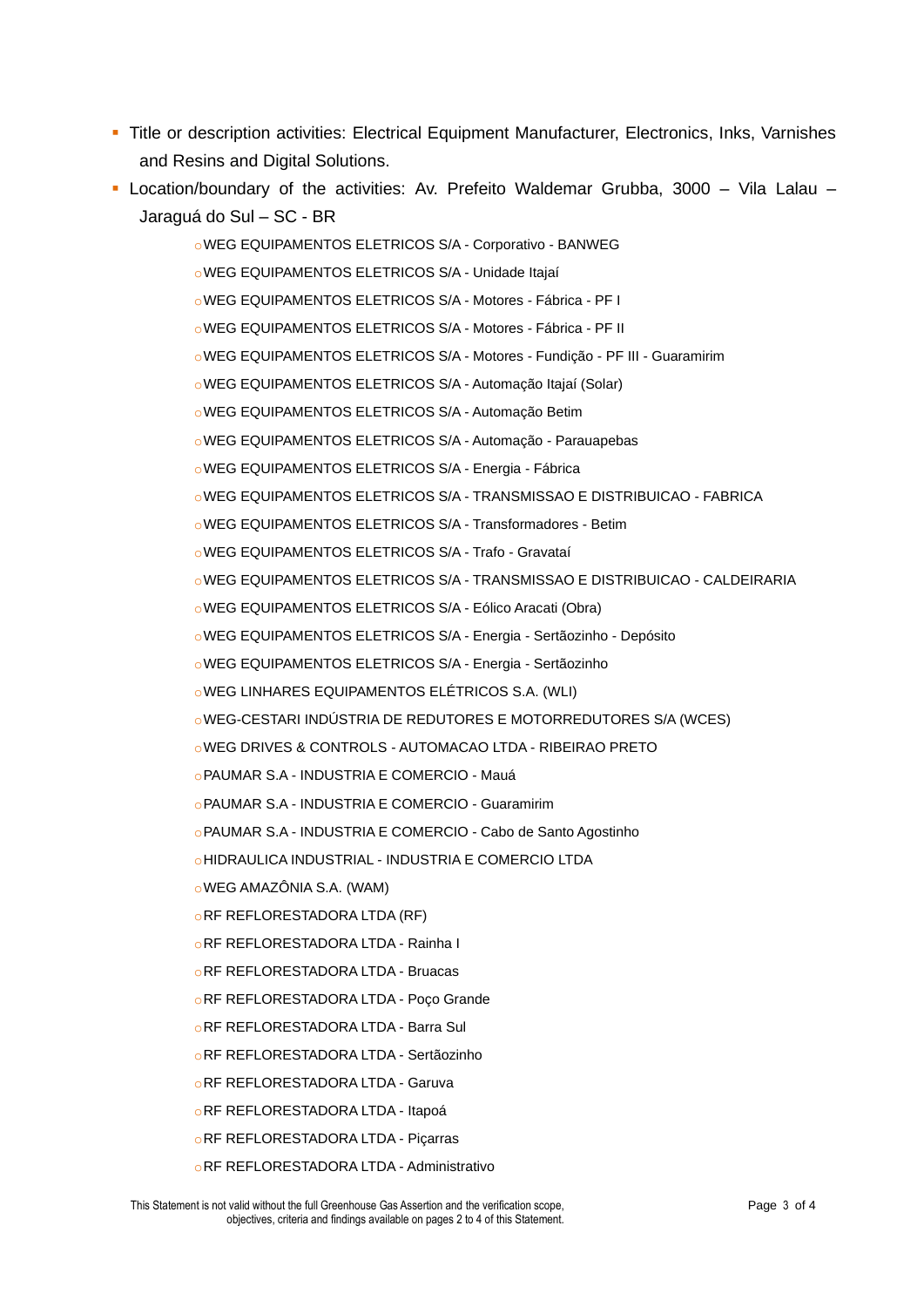oPPI-MULTITASK SISTEMAS E AUTOMAÇÃO S.A. (PPI)

oPPI - MULTITASK SISTEMAS E AUTOMACAO S.A - Jaraguá do Sul

oV2 TECNOLOGIA LTDA. - Filial Campinas

oV2 TECNOLOGIA LTDA. - Matriz

oV2 TECNOLOGIA LTDA. - Filial SP

oBIRMIND AUTOMAÇÃO E SERVIÇOS S.A.

oMVISIA DESENVOLVIMENTOS INOVADORES S.A.

oGEREMIA REDUTORES LTDA (GER)

oWEG EQUIPAMIENTOS ELECTRICOS S.A. (WEE)

oWEG EQUIPAMIENTOS ELECTRICOS S.A. (BRANCH BUENOS AIRES)

oWEG EQUIPAMIENTOS ELECTRICOS S.A. (WCB)

oPULVERLUX S.A. (PLUX)

oWEG CHILE S.A. (WCH)

oWEG PERU S.A. (WPE)

oWEG COLOMBIA S.A.S. (WCO) - Matriz

oWEG COLOMBIA S.A.S. (WCO) - Parque Fabril - WEG TRANSFORMADORES DE COLOMBIA

oWEG COLOMBIA S.A.S. (WCO-EQU)

oWEG MÉXICO S.A. DE C.V. (WMX)

oWEG TRANSFORMADORES MÉXICO S.A. DE C.V. (WTM)

oVOLTRAN S.A. DE C.V. (VOLTRAN)

oWEG ELECTRIC CORP. (WEC)

oWEG PRODUCT WAREHOUSE - CALIFORNIA

oWEG PRODUCT WAREHOUSE - TEXAS

oWEG PRODUCT WAREHOUSE - KANSAS

oWEG PRODUCT WAREHOUSE - ILLINOIS

oWEG PRODUCT WAREHOUSE - PENNSYLVANIA

oWEG PRODUCT WAREHOUSE - KENTUCKY

oWEG BESS

oELETRIC MACHINERY COMPANY LLC (WEM)

oBLUFFTON MOTOR WORKS, LLC (WBL) - Indiana

oBLUFFTON MOTOR WORKS, LLC (WBL) - Ohio

oBLUFFTON MOTOR WORKS, LLC (WBL) - Ilinois

oWEG TRANSFORMERS USA LLC (WTU)

oWEG TRANSFORMERS USA - POWER TRANSFORMER PLANT

oWEG TRANSFORMERS USA LLC - Washington/Missouri

oWEGEURO INDUSTRIA ELÉCTRICA S.A. (WPT)

oWEGEURO INDUSTRIA ELÉCTRICA S.A. (WPT) - Santo Tirso

oWEG HOLDING GmbH (WHO)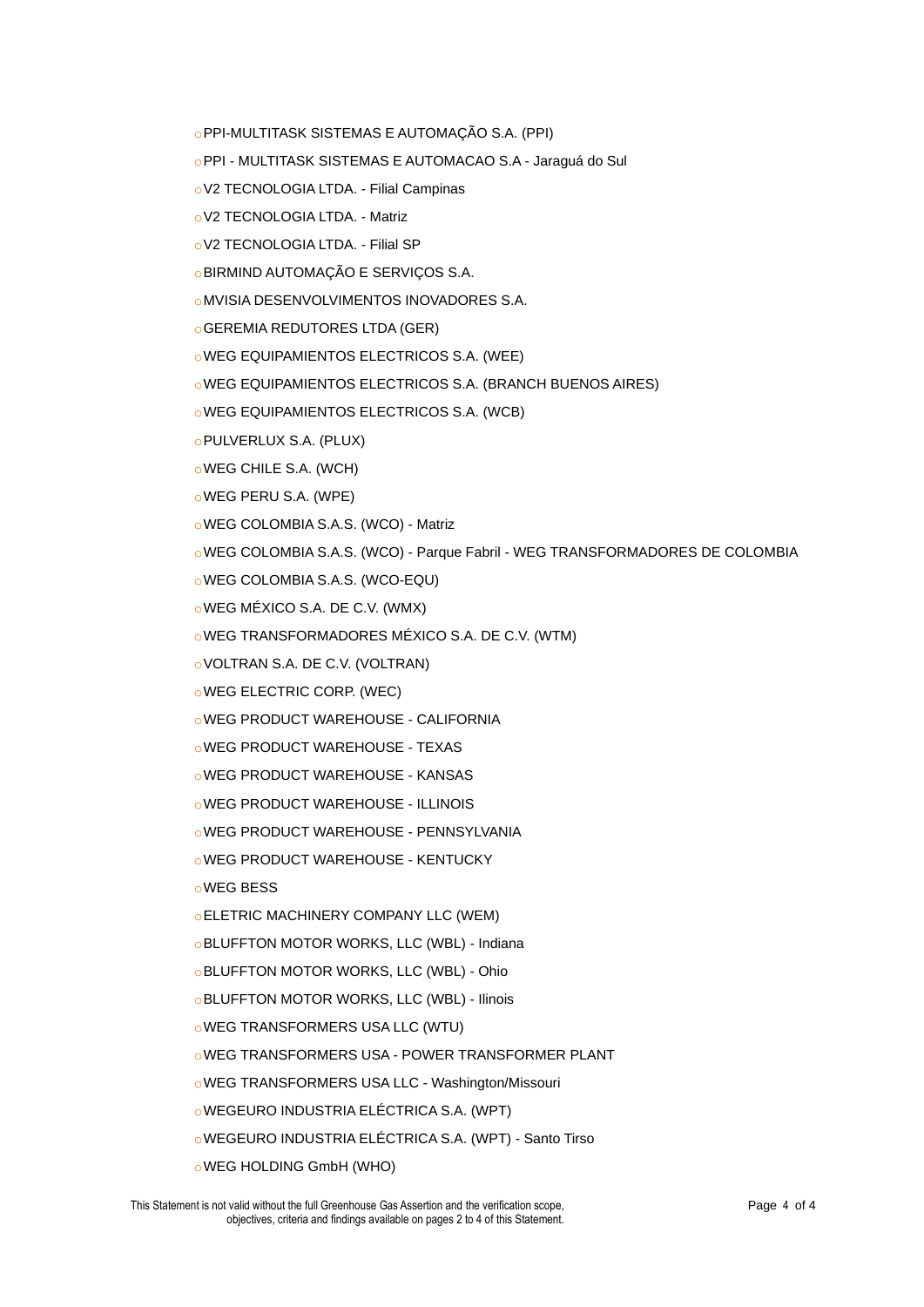- oWEG INTERNATIONAL TRADE GmbH (WTR)
- oWEG IBERIA INDUSTRIAL S.L. (WIB)
- oAUTRIAL S.L.U. (WAUT)
- oWEG FRANCE S.A.S (WFR)
- oWEG ALGÉRIE SALES OFFICE OF WEG FRANCE S.A.S.
- oWEG BENELUX S.A. (WBE)
- oWEG NETHERLANDS SALES OFFICE OF WEG BENELUX S.A Overijssel
- oWEG ITALIA S.R.L. (WIT)
- oWEG GERMANY GmbH (WG)
- oWATT DRIVE GMBH (WATT-DEU)
- oWURTTEMBERGISCHE ELEKTROMOTOREN GMBH (WBA)
- oANTRIEBSTECHNIK KATT HESSEN GMBH (WAK)
- oWEG (UK) LTD. (WUK)
- oWEG SCANDINAVIA AB (WSC)
- oWEG RUS LLC (WRU)
- oWEG CENTRAL ASIA LLP
- oWEG POLAND Sp. z.o.o. (WPL)
- oWATT DRIVE ANTRIEBSTECHNIK GmbH (WATT)
- oWEG INDUSTRIES (INDIA) PRIVATE LIMITED (WII)
- oWEG INDUSTRIES (INDIA) PRIVATE LIMITED (WII) Bangalore
- oWEG MIDDLE EAST FZE (WME)
- oZEST WEG GROUP AFRICA (PTY) LTD (ZW)
- oZEST GENERATOR SETS
- oWEG AUTOMATION AFRICA
- oWEG TRANSFORMERS AFRICA (Johannerburg Wadeville)
- oWEG TRANSFORMERS AFRICA (Heidelberg)
- oZEST WEG ELECTRIC (PTY) LTD Eastern Cape
- oZEST WEG ELECTRIC (PTY) LTD Durban
- oZEST WEG ELECTRIC (PTY) LTD Richards Bay
- oZEST WEG ELECTRIC (PTY) LTD Trichardt
- oZEST WEG ELECTRIC (PTY) LTD Middelburg
- oZEST WEG ELECTRIC (PTY) LTD Cape Town
- oZEST WEG GROUP GHANA LTD (ZW-GHA)
- oZEST WEG GROUP NAMIBIA ENTERPRISES (PTY) LTD (ZW-NAM)
- oZEST WEG GROUP MOZAMBIQUE LDA (ZW-MOZ)
- oE'Nl ELECTRICAL TANZANIA LTD (ZW-ETA)
- oE & I ZAMBIA LTD (ZW-EIZ)
- oWEG AUSTRALIA PTY LTD. (WAA)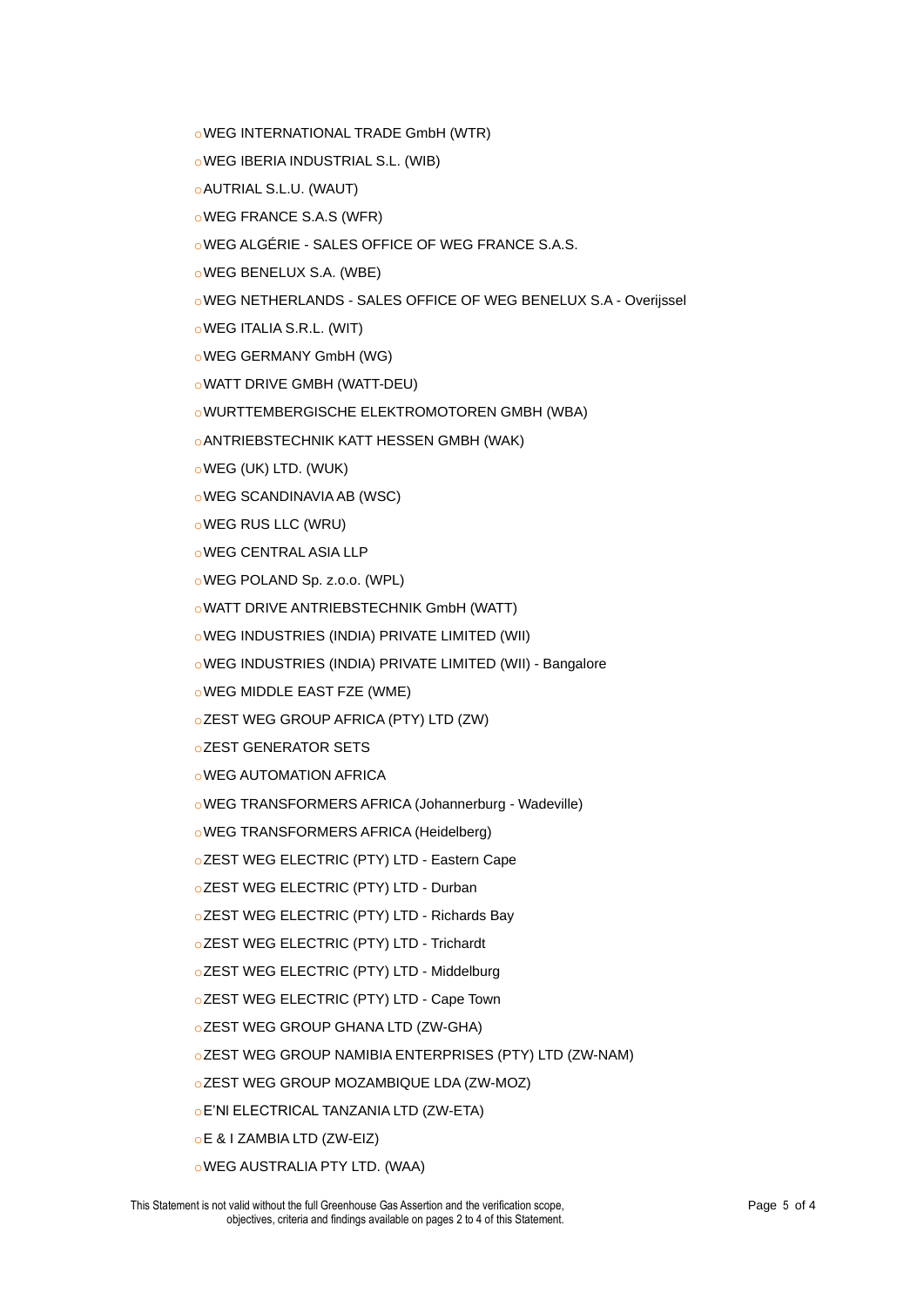oWEG SINGAPORE PTE LTD. (WSG)

- oBRANCH OFFICE OF WEG SINGAPORE PTE LTD
- oWEG SOUTH EAST ASIA SDN. BHD. (WSEA)
- oWEG SOUTH EAST ASIA SDN BHD REPRESENTATIVE OFFICE
- oWEG ELECTRIC MOTORS JAPAN CO. LTD. (WJP)
- oWEG (NANTONG) ELECTRIC MOTOR CO., LTD. (WNT)
- oWEG (JIANGSU) ELECTRIC EQUIPMENT CO., LTD. (WRG)
- oCHANGZHOU SINYA (WCZ-SIN)
- oTHE FIRST DRIVE TECHNOLOGY CHINA
- oWUXI ECOVI TECHNOLOGY CO., LTD. (WCZ-ECO)
- oWEG (CHANGZHOU) AUTOMATION EQUIPMENT CO., LTD. (WCZ-SHI)
- oWEG INDUSTRIAS VENEZUELA C.A.
- oWEG Elektrík Sanayí Anonim Şírketi (WTK)
- ▪Physical infrastructure, activities, technologies and processes of the organization:
	- o Operational Area
	- o Administrative Area
- **GHG** sources, sinks and/or reservoirs included:
	- o Scope 1: Mobile Combustion, Stationary Combustion, Fugitive Emissions, Industrial Processes, Agricultural Activities, Waste generated in operations.
	- o Scope 2: Electricity consumption with a location approach and purchase choice.
	- o Scope 3:
		- 1. Purchased goods and services
		- 2. Capital goods
		- 3. Fuel and energy related activities not included in Scope 1 and 2;
		- 4. Transport and distribution (upstream)
		- 5. Waste generated in operations
		- 6. Business trips
		- 7. Employee displacement (home-work)
		- 8. Leased assets
		- 11. Use of sold goods and services
- **Types of GHGs included: CO<sub>2</sub>, CH<sub>4</sub>, N<sub>2</sub>O, HFC, PFC, SF<sub>6 and</sub> NH<sub>3.</sub>**
- ▪Directed actions: N/A
- ▪GHG information for the following period was verified: 01/01/2021 to 31/12/2021.
- ▪Intended user of the verification statement: WEG S.A.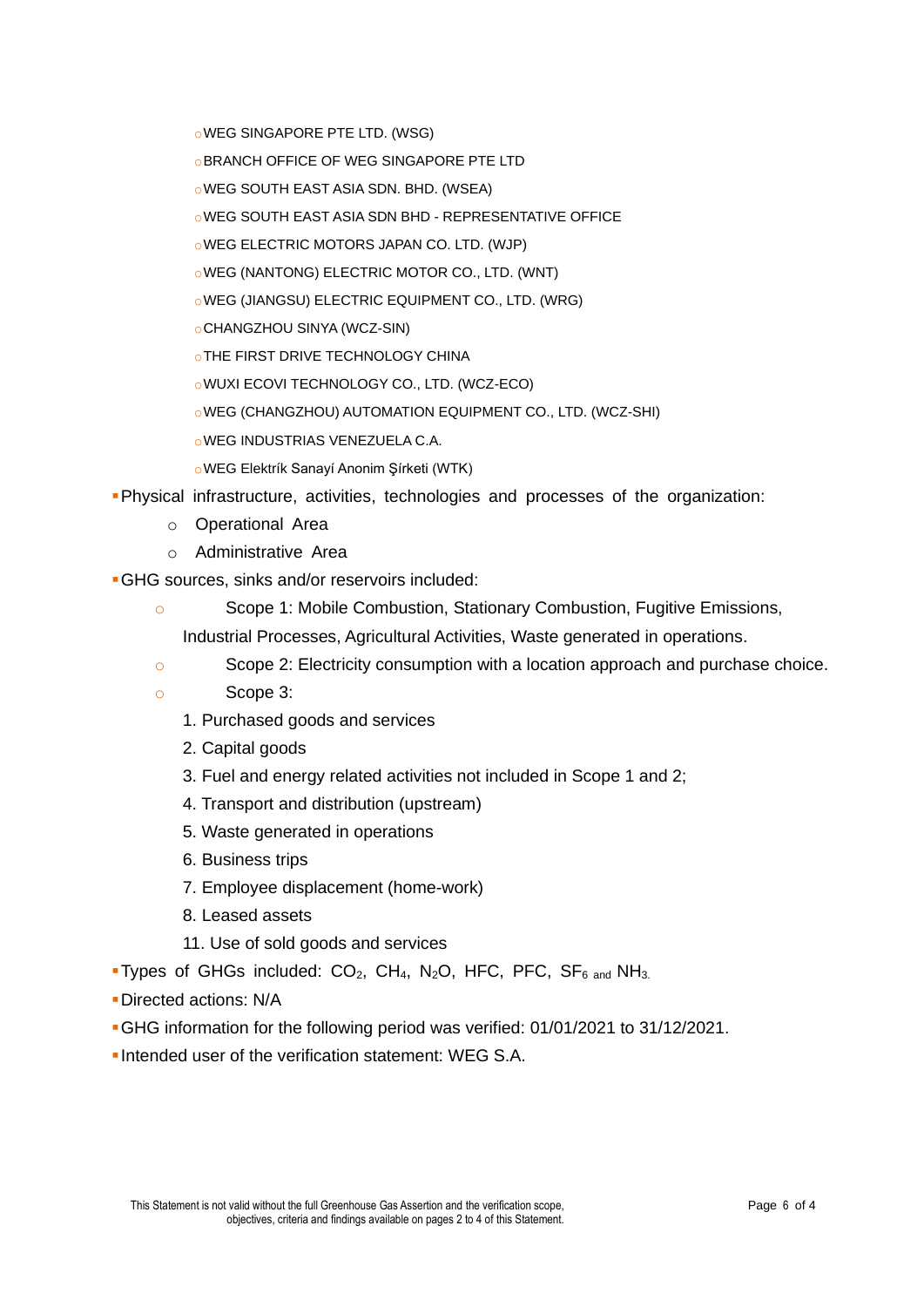# **Objective**

This verification purposes to review the objective evidence and to independently review:

- ▪Whether the GHG emissions are as declared by the organization's GHG assertion.
- . The data reported are accurate, complete, consistent, transparent, and free of material error or omission.

# **Criteria**

Criteria against which the verification assessment is undertaken are the principles of ISO 14064-1:2018 and GHG protocol.

# **Materiality**

The materiality required of the verification was considered by SGS to 5%, based on the needs of the intended user of the GHG Assertion.

In the verified inventory, according to the sampling, a deviation of 0.56% in the operational control and 0.57% in the shareholding approach was found, but the deviations were corrected during the verification.

# **Conclusion**

The client provided the GHG assertion based on the requirements of ISO14064-1:2018 and GHG Protocol. The GHG information for the period 2021 disclosing emissions of metric tonnes of CO<sub>2</sub> equivalent are verified by SGS to a reasonable level of assurance, consistent with the agreed verification scope, objectives and criteria:

| Approach                        | Scope 1<br>tCO <sub>2</sub> e | Scope 2<br><b>localization</b><br>tCO <sub>2</sub> e | Scope 2<br>purchase<br>tCO <sub>2</sub> e | Scope 3<br>tCO <sub>2</sub> e | <b>I-RECs</b><br><b>MWh</b> | <b>Total amount</b><br><b>location</b><br>tCO <sub>2</sub> e | <b>Total Amount</b><br>purchase<br>tCO <sub>2</sub> e |
|---------------------------------|-------------------------------|------------------------------------------------------|-------------------------------------------|-------------------------------|-----------------------------|--------------------------------------------------------------|-------------------------------------------------------|
| <b>Operational</b><br>Control   | 47.719.05                     | 110,634.28                                           | 103,555.88                                | 26,872,636.89                 | 56.000                      | 27,030,990.22                                                | 27,023,911.82                                         |
| <b>Shareholding</b><br>Approach | 46,996.53                     | 108,238.62                                           | 101,166.26                                | 26,313,749.10                 | 56,000                      | 26,468,984.25                                                | 26,461,911.88                                         |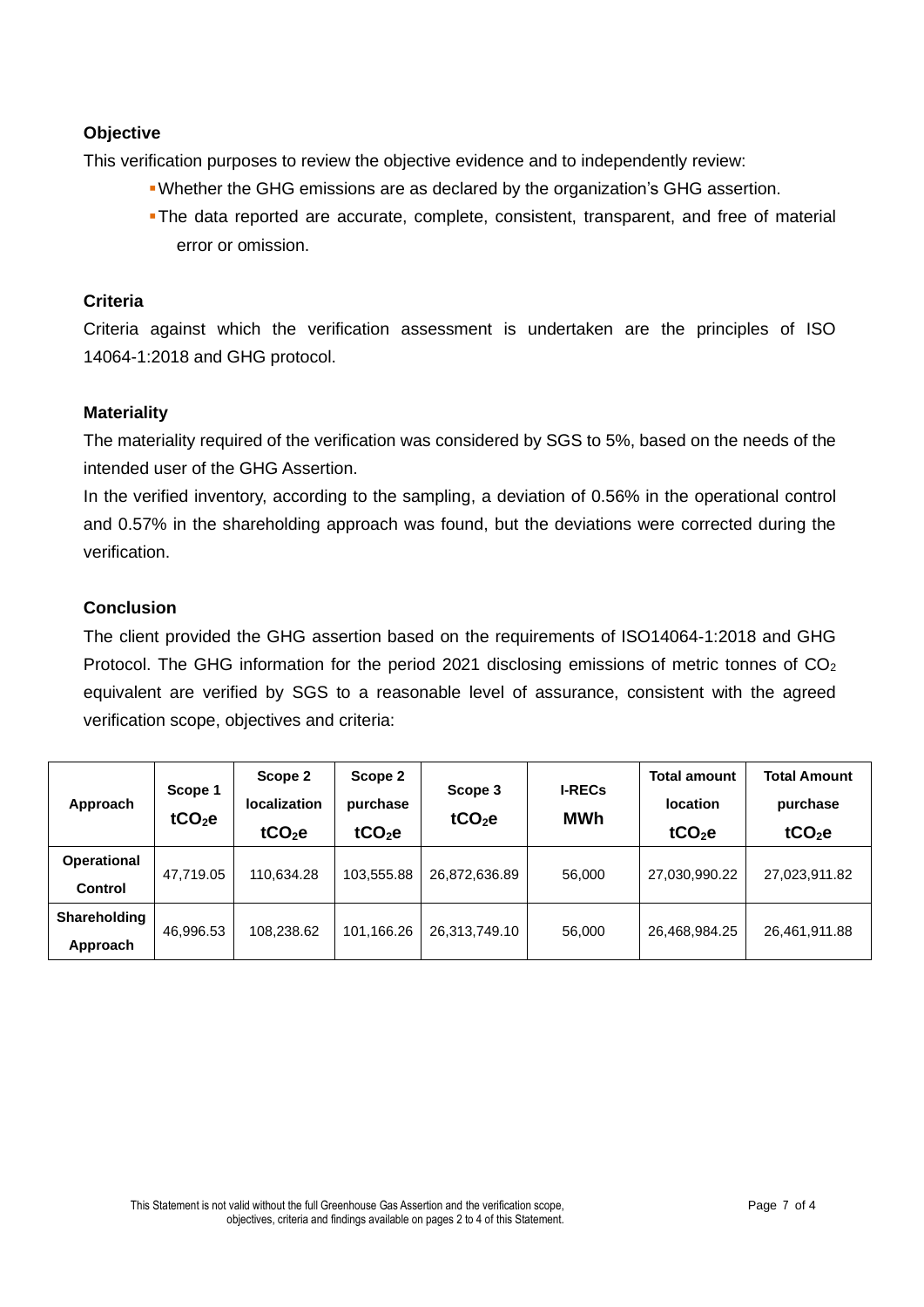Biogenic Emissions:

| Approach                     | <b>Biogenic Emissions</b> |  |
|------------------------------|---------------------------|--|
|                              | tCO <sub>2eq</sub>        |  |
| <b>Operational control</b>   | 2,702.738                 |  |
| <b>Shareholding approach</b> | 2,665.101                 |  |

# Removals:

As presented in the inventory, "Since carbon is captured from the atmosphere during the growth of the woody species, eucalyptus and pine cultivation activities were included in the inventory as sources of CO<sub>2</sub> removal". According to the specifications of the GHG Protocol, removals resulting from this activity must be classified as "biogenic  $CO<sub>2</sub>$  removals".  $CO<sub>2</sub>$  removals referring to wood products harvested in 2021 were not included in this accounting.

Weg considered 2 methods of calculation for removals: i) IPCC and 4th national inventory, which consider the biomass expansion factor (above ground) and root proportion (below ground) and ii) GHG Protocol, which does not consider the factors expansion and below ground biomass for the calculation.

| <b>IPCC 2006</b>         | GHG                      |
|--------------------------|--------------------------|
|                          | <b>PROTOCOL</b>          |
| Removals                 | Removals                 |
| (tCO <sub>2</sub> /year) | (tCO <sub>2</sub> /year) |
| 143,360.16               | 85,824.06                |

SGS's approach is risk-based, drawing on an understanding of the risks associated with reporting GHG emissions information and the controls in place to mitigate these. Our examination includes relevant evidence assessment related to quantities and the GHG information reported by the organization.

Our verification work is performed to obtain the information, explanations and evidence that we considered necessary to provide a limited level of assurance that the GHG emissions for the period 2021 are fairly stated.

We conducted our verification with regard to the GHG assertion of WEG S.A. which included assessment of GHG information system, monitoring and reporting plan/protocol. This assessment includes the provisions of the protocol reference is consistently and appropriately applied.